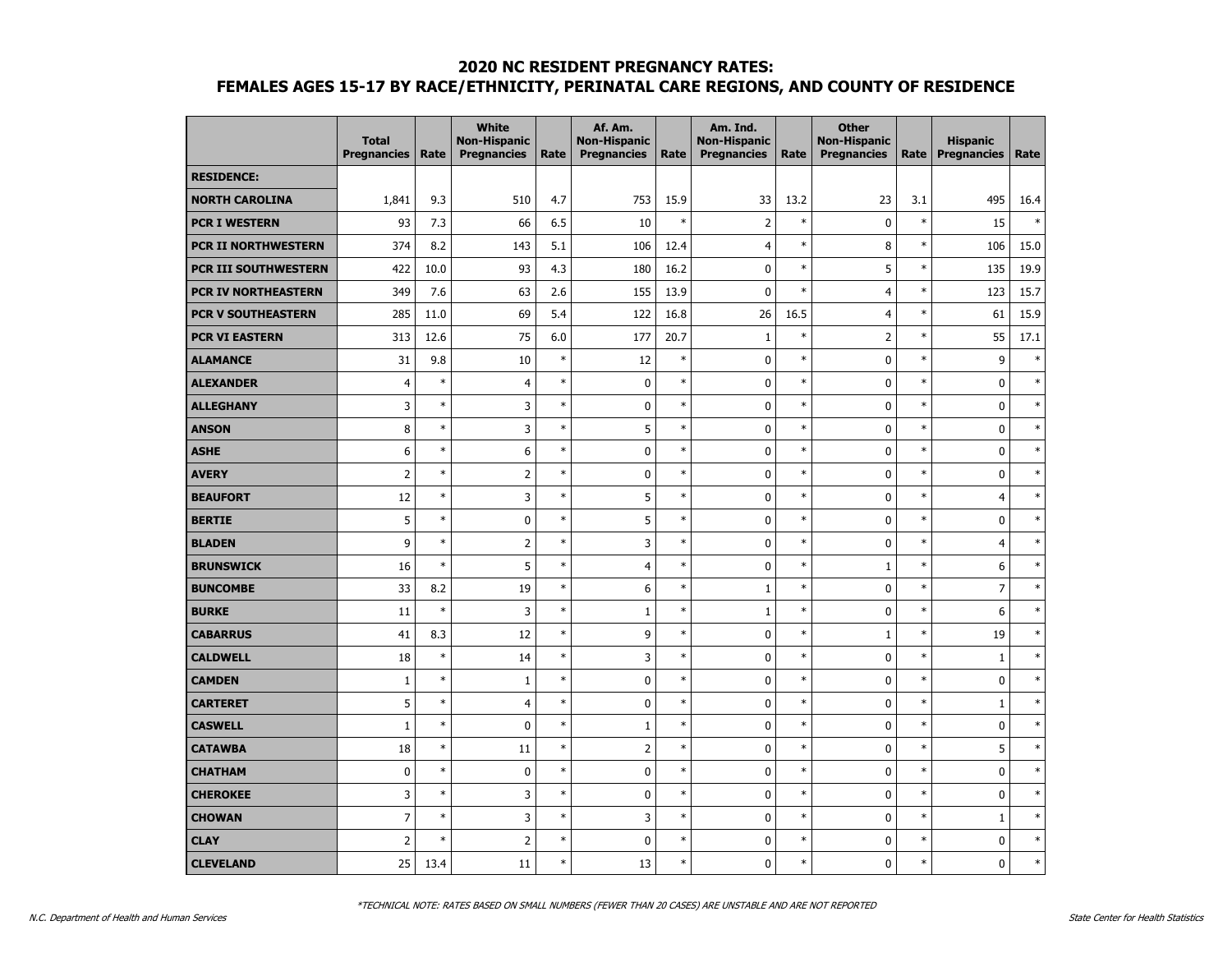|                   | <b>Total</b><br><b>Pregnancies</b> | Rate    | <b>White</b><br><b>Non-Hispanic</b><br><b>Pregnancies</b> | Rate   | Af. Am.<br><b>Non-Hispanic</b><br><b>Pregnancies</b> | Rate   | Am. Ind.<br><b>Non-Hispanic</b><br><b>Pregnancies</b> | Rate   | <b>Other</b><br><b>Non-Hispanic</b><br><b>Pregnancies</b> | Rate   | <b>Hispanic</b><br>Pregnancies | Rate   |
|-------------------|------------------------------------|---------|-----------------------------------------------------------|--------|------------------------------------------------------|--------|-------------------------------------------------------|--------|-----------------------------------------------------------|--------|--------------------------------|--------|
| <b>COLUMBUS</b>   | 18                                 | $\ast$  | 5                                                         | $\ast$ | 9                                                    | $\ast$ | $\overline{2}$                                        | $\ast$ | $\pmb{0}$                                                 | $\ast$ | $\overline{2}$                 | $\ast$ |
| <b>CRAVEN</b>     | 13                                 | $\ast$  | 4                                                         | $\ast$ | $\overline{7}$                                       | $\ast$ | $\pmb{0}$                                             | $\ast$ | $\pmb{0}$                                                 | $\ast$ | $\overline{\mathbf{c}}$        | $\ast$ |
| <b>CUMBERLAND</b> | 51                                 | 8.3     | 9                                                         | $\ast$ | 33                                                   | 11.9   | $\overline{4}$                                        | $\ast$ | $\mathbf{1}$                                              | $\ast$ | $\overline{4}$                 | $\ast$ |
| <b>CURRITUCK</b>  | 6                                  | $\ast$  | 5                                                         | $\ast$ | $\pmb{0}$                                            | $\ast$ | 0                                                     | $\ast$ | $\mathbf 0$                                               | $\ast$ | $\mathbf{1}$                   | $\ast$ |
| <b>DARE</b>       | $\mathbf{1}$                       | $\ast$  | 0                                                         | $\ast$ | $\mathbf 0$                                          | $\ast$ | 0                                                     | $\ast$ | $\mathbf 0$                                               | $\ast$ | $\mathbf{1}$                   | $\ast$ |
| <b>DAVIDSON</b>   | 25                                 | $7.7\,$ | 11                                                        | $\ast$ | $\mathsf 2$                                          | $\ast$ | 0                                                     | $\ast$ | 3                                                         | $\ast$ | 9                              | $\ast$ |
| <b>DAVIE</b>      | $\overline{2}$                     | $\ast$  | $\mathbf 1$                                               | $\ast$ | $\pmb{0}$                                            | $\ast$ | $\pmb{0}$                                             | $\ast$ | $\pmb{0}$                                                 | $\ast$ | $\mathbf 1$                    | $\ast$ |
| <b>DUPLIN</b>     | 21                                 | 18.5    | 4                                                         | $\ast$ | $\overline{7}$                                       | $\ast$ | $\pmb{0}$                                             | $\ast$ | $\pmb{0}$                                                 | $\ast$ | 9                              | $\ast$ |
| <b>DURHAM</b>     | 53                                 | 10.6    | 3                                                         | $\ast$ | 35                                                   | 16.3   | 0                                                     | $\ast$ | $\mathbf{1}$                                              | $\ast$ | 13                             | $\ast$ |
| <b>EDGECOMBE</b>  | 12                                 | $\ast$  | 0                                                         | $\ast$ | 10                                                   | $\ast$ | 0                                                     | $\ast$ | $\mathbf 0$                                               | $\ast$ | $\mathbf{1}$                   | $\ast$ |
| <b>FORSYTH</b>    | 75                                 | 9.8     | 6                                                         | $\ast$ | 28                                                   | 13.5   | 0                                                     | $\ast$ | $\mathbf 0$                                               | $\ast$ | 38                             | 21.2   |
| <b>FRANKLIN</b>   | 12                                 | $\ast$  | $\overline{\mathbf{c}}$                                   | $\ast$ | $\overline{7}$                                       | $\ast$ | $\pmb{0}$                                             | $\ast$ | $\pmb{0}$                                                 | $\ast$ |                                | $\ast$ |
| <b>GASTON</b>     | 38                                 | 8.9     | 19                                                        | $\ast$ | 16                                                   | $\ast$ | $\pmb{0}$                                             | $\ast$ | $\mathbf 1$                                               | $\ast$ | $\overline{\mathbf{c}}$        | $\ast$ |
| <b>GATES</b>      | $\pmb{0}$                          | $\ast$  | 0                                                         | $\ast$ | $\mathbf 0$                                          | $\ast$ | 0                                                     | $\ast$ | $\mathbf 0$                                               | $\ast$ | 0                              | $\ast$ |
| <b>GRAHAM</b>     | $\overline{2}$                     | $\ast$  | $\overline{2}$                                            | $\ast$ | $\pmb{0}$                                            | $\ast$ | 0                                                     | $\ast$ | $\pmb{0}$                                                 | $\ast$ | 0                              | $\ast$ |
| <b>GRANVILLE</b>  | 6                                  | $\ast$  | $\overline{\mathbf{c}}$                                   | $\ast$ | $\mathsf{2}$                                         | $\ast$ | $\mathbf 0$                                           | $\ast$ | $\mathbf 0$                                               | $\ast$ | $\overline{\mathbf{c}}$        | $\ast$ |
| <b>GREENE</b>     | 8                                  | $\ast$  | $\mathbf 1$                                               | $\ast$ | 5                                                    | $\ast$ | 0                                                     | $\ast$ | $\pmb{0}$                                                 | $\ast$ | $\overline{\mathbf{c}}$        | $\ast$ |
| <b>GUILFORD</b>   | 85                                 | 8.1     | 13                                                        | $\ast$ | 50                                                   | 12.7   | $\mathbf 1$                                           | $\ast$ | 5                                                         | $\ast$ | 15                             | $\ast$ |
| <b>HALIFAX</b>    | 16                                 | $\ast$  | 3                                                         | $\ast$ | 11                                                   | $\ast$ | 0                                                     | $\ast$ | $\pmb{0}$                                                 | $\ast$ | $\overline{2}$                 | $\ast$ |
| <b>HARNETT</b>    | 29                                 | 10.8    | 8                                                         | $\ast$ | 12                                                   | $\ast$ | 0                                                     | $\ast$ | $\pmb{0}$                                                 | $\ast$ | 6                              | $\ast$ |
| <b>HAYWOOD</b>    | 3                                  | $\ast$  | $\overline{2}$                                            | $\ast$ | $\pmb{0}$                                            | $\ast$ | 0                                                     | $\ast$ | $\pmb{0}$                                                 | $\ast$ | $\mathbf 1$                    | $\ast$ |
| <b>HENDERSON</b>  | 15                                 | $\ast$  | 9                                                         | $\ast$ | $\mathsf 2$                                          | $\ast$ | 0                                                     | $\ast$ | $\mathbf 0$                                               | $\ast$ | 4                              | $\ast$ |
| <b>HERTFORD</b>   | 6                                  | $\ast$  | $\mathbf 1$                                               | $\ast$ | 5                                                    | $\ast$ | $\pmb{0}$                                             | $\ast$ | $\pmb{0}$                                                 | $\ast$ | 0                              | $\ast$ |
| <b>HOKE</b>       | 8                                  | $\ast$  | $\mathbf 1$                                               | $\ast$ | 5                                                    | $\ast$ | $\pmb{0}$                                             | $\ast$ | $\pmb{0}$                                                 | $\ast$ | $\overline{\mathbf{c}}$        | $\ast$ |
| <b>HYDE</b>       | $\mathbf{1}$                       | $\ast$  | 0                                                         | $\ast$ | $\mathbf{1}$                                         | $\ast$ | 0                                                     | $\ast$ | 0                                                         | $\ast$ | 0                              | $\ast$ |
| <b>IREDELL</b>    | 23                                 | 6.0     | 8                                                         | $\ast$ | 6                                                    | $\ast$ | $\mathbf 1$                                           | $\ast$ | $\mathbf 0$                                               | $\ast$ | $\overline{7}$                 | $\ast$ |
| <b>JACKSON</b>    | $\overline{4}$                     | $\ast$  | $\overline{2}$                                            | $\ast$ | $\mathbf 0$                                          | $\ast$ | $1\,$                                                 | $\ast$ | $\mathbf 0$                                               | $\ast$ | $\mathbf 1$                    | $\ast$ |
| <b>JOHNSTON</b>   | 41                                 | 8.8     | 11                                                        | $\ast$ | 11                                                   | $\ast$ | 0                                                     | $\ast$ | $\pmb{0}$                                                 | $\ast$ | 19                             | $\ast$ |
| <b>JONES</b>      | $\mathbf 2$                        | $\ast$  | $\mathbf 1$                                               | $\ast$ | $\mathbf 1$                                          | $\ast$ | 0                                                     | $\ast$ | $\pmb{0}$                                                 | $\ast$ | $\pmb{0}$                      | $\ast$ |
| <b>LEE</b>        | 11                                 | $\ast$  | $\mathbf 1$                                               | $\ast$ | 4                                                    | $\ast$ | $\pmb{0}$                                             | $\ast$ | $\mathbf{1}$                                              | $\ast$ | 5                              | $\ast$ |
| <b>LENOIR</b>     | 18                                 | $\ast$  | 3                                                         | $\ast$ | 13                                                   | $\ast$ | $\mathbf{0}$                                          | $\ast$ | $\mathbf{0}$                                              | $\ast$ | $\overline{2}$                 | $\ast$ |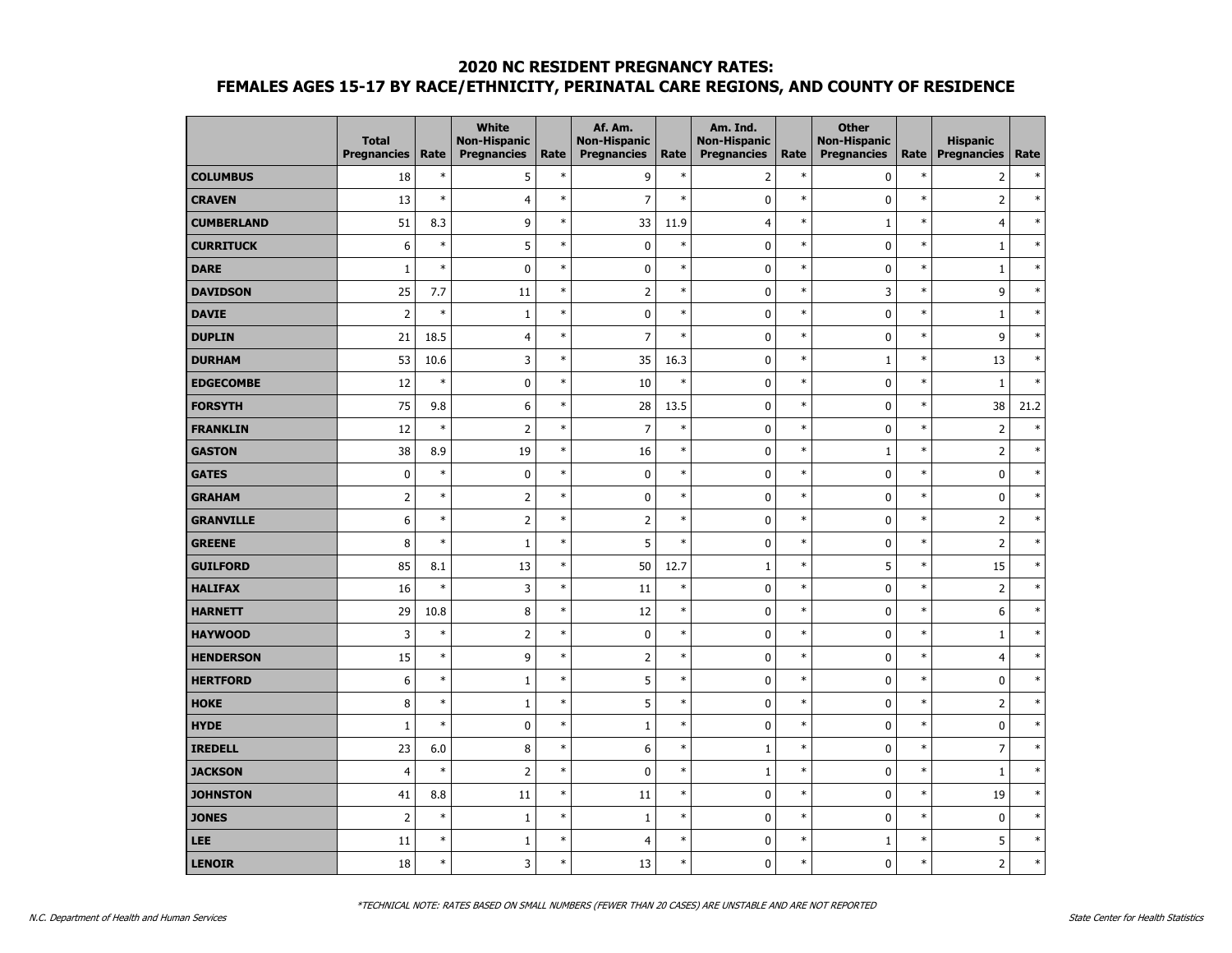|                    | <b>Total</b><br><b>Pregnancies</b> | Rate   | White<br><b>Non-Hispanic</b><br><b>Pregnancies</b> | Rate   | Af. Am.<br><b>Non-Hispanic</b><br><b>Pregnancies</b> | Rate   | Am. Ind.<br><b>Non-Hispanic</b><br><b>Pregnancies</b> | Rate   | <b>Other</b><br><b>Non-Hispanic</b><br><b>Pregnancies</b> | Rate   | <b>Hispanic</b><br><b>Pregnancies</b> | Rate   |
|--------------------|------------------------------------|--------|----------------------------------------------------|--------|------------------------------------------------------|--------|-------------------------------------------------------|--------|-----------------------------------------------------------|--------|---------------------------------------|--------|
| <b>LINCOLN</b>     | 11                                 | $\ast$ | 11                                                 | $\ast$ | 0                                                    | $\ast$ | $\pmb{0}$                                             | $\ast$ | $\mathbf 0$                                               | $\ast$ | $\pmb{0}$                             | $\ast$ |
| <b>MCDOWELL</b>    | $\overline{4}$                     | $\ast$ | 4                                                  | $\ast$ | $\pmb{0}$                                            | $\ast$ | $\pmb{0}$                                             | $\ast$ | $\mathbf 0$                                               | $\ast$ | $\mathbf 0$                           | $\ast$ |
| <b>MACON</b>       | $\overline{2}$                     | $\ast$ | $\overline{2}$                                     | $\ast$ | 0                                                    | $\ast$ | 0                                                     | $\ast$ | 0                                                         | $\ast$ | $\pmb{0}$                             | $\ast$ |
| <b>MADISON</b>     | $\overline{7}$                     | $\ast$ | $\overline{7}$                                     | $\ast$ | 0                                                    | $\ast$ | 0                                                     | $\ast$ | $\mathbf 0$                                               | $\ast$ | $\mathbf 0$                           | $\ast$ |
| <b>MARTIN</b>      | $\overline{4}$                     | $\ast$ | 3                                                  | $\ast$ | $\mathbf{1}$                                         | $\ast$ | 0                                                     | $\ast$ | 0                                                         | $\ast$ | $\mathbf 0$                           | $\ast$ |
| <b>MECKLENBURG</b> | 262                                | 12.3   | 21                                                 | 2.5    | 128                                                  | 17.1   | 0                                                     | $\ast$ | 3                                                         | $\ast$ | 102                                   | 25.3   |
| <b>MITCHELL</b>    | $\overline{2}$                     | $\ast$ | $\mathbf 1$                                        | $\ast$ | 0                                                    | $\ast$ | $\pmb{0}$                                             | $\ast$ | $\mathbf 0$                                               | $\ast$ | $\mathbf 1$                           | $\ast$ |
| <b>MONTGOMERY</b>  | $\overline{7}$                     | $\ast$ | 3                                                  | $\ast$ | $1\,$                                                | $\ast$ | $\pmb{0}$                                             | $\ast$ | 0                                                         | $\ast$ | 3                                     | $\ast$ |
| <b>MOORE</b>       | 10                                 | $\ast$ | $\overline{7}$                                     | $\ast$ | 3                                                    | $\ast$ | 0                                                     | $\ast$ | 0                                                         | $\ast$ | $\mathbf 0$                           | $\ast$ |
| <b>NASH</b>        | 30                                 | 16.2   | 3                                                  | $\ast$ | 22                                                   | 28.1   | $\mathbf 0$                                           | $\ast$ | 0                                                         | $\ast$ | 5                                     | $\ast$ |
| <b>NEW HANOVER</b> | 30                                 | 8.2    | $\overline{7}$                                     | $\ast$ | 15                                                   | $\ast$ | $\pmb{0}$                                             | $\ast$ | 0                                                         | $\ast$ | 8                                     | $\ast$ |
| <b>NORTHAMPTON</b> | 9                                  | $\ast$ | $\mathbf 0$                                        | $\ast$ | 9                                                    | $\ast$ | $\pmb{0}$                                             | $\ast$ | $\mathbf 0$                                               | $\ast$ | $\mathbf 0$                           | $\ast$ |
| <b>ONSLOW</b>      | 26                                 | 8.6    | 14                                                 | $\ast$ | $\bf 8$                                              | $\ast$ | $\,1\,$                                               | $\ast$ | $\mathbf 1$                                               | $\ast$ | $\overline{2}$                        | $\ast$ |
| <b>ORANGE</b>      | 11                                 | $\ast$ | $\overline{4}$                                     | $\ast$ | $\overline{2}$                                       | $\ast$ | $\pmb{0}$                                             | $\ast$ | $\mathbf{1}$                                              | $\ast$ | 3                                     | $\ast$ |
| <b>PAMLICO</b>     | $\overline{2}$                     | $\ast$ | $\overline{2}$                                     | $\ast$ | 0                                                    | $\ast$ | 0                                                     | $\ast$ | 0                                                         | $\ast$ | $\mathbf 0$                           | $\ast$ |
| <b>PASQUOTANK</b>  | $\overline{4}$                     | $\ast$ | $\overline{\mathbf{c}}$                            | $\ast$ | $\,1$                                                | $\ast$ | 0                                                     | $\ast$ | 0                                                         | $\ast$ | $\mathbf 1$                           | $\ast$ |
| <b>PENDER</b>      | 8                                  | $\ast$ | $\overline{4}$                                     | $\ast$ | $\mathbf 1$                                          | $\ast$ | $\pmb{0}$                                             | $\ast$ | 0                                                         | $\ast$ | 3                                     | $\ast$ |
| <b>PERQUIMANS</b>  | $\mathbf 2$                        | $\ast$ | $\mathbf 1$                                        | $\ast$ | $\pmb{0}$                                            | $\ast$ | $\pmb{0}$                                             | $\ast$ | 0                                                         | $\ast$ | $\mathbf 1$                           | $\ast$ |
| <b>PERSON</b>      | 6                                  | $\ast$ | 3                                                  | $\ast$ | 3                                                    | $\ast$ | $\pmb{0}$                                             | $\ast$ | 0                                                         | $\ast$ | $\pmb{0}$                             | $\ast$ |
| <b>PITT</b>        | 34                                 | 10.8   | 5                                                  | $\ast$ | 25                                                   | 18.1   | 0                                                     | $\ast$ | $\mathbf 0$                                               | $\ast$ | $\overline{4}$                        | $\ast$ |
| <b>POLK</b>        | $1\,$                              | $\ast$ | $\mathbf 0$                                        | $\ast$ | 0                                                    | $\ast$ | 0                                                     | $\ast$ | 0                                                         | $\ast$ | 1                                     | $\ast$ |
| <b>RANDOLPH</b>    | 26                                 | 9.1    | 14                                                 | $\ast$ | $\overline{4}$                                       | $\ast$ | $\,1\,$                                               | $\ast$ | $\mathbf 0$                                               | $\ast$ | $\overline{7}$                        | $\ast$ |
| <b>RICHMOND</b>    | 23                                 | 26.4   | 6                                                  | $\ast$ | 11                                                   | $\ast$ | $\,1\,$                                               | $\ast$ | $\mathbf 0$                                               | $\ast$ | 5                                     | $\ast$ |
| <b>ROBESON</b>     | 42                                 | 16.1   | $\overline{4}$                                     | $\ast$ | 12                                                   | $\ast$ | 18                                                    | $\ast$ | $\mathbf 0$                                               | $\ast$ | 8                                     | $\ast$ |
| <b>ROCKINGHAM</b>  | 17                                 | $\ast$ | 10                                                 | $\ast$ | 3                                                    | $\ast$ | $\pmb{0}$                                             | $\ast$ | 0                                                         | $\ast$ | 3                                     | $\ast$ |
| <b>ROWAN</b>       | 24                                 | 8.7    | 9                                                  | $\ast$ | $\overline{7}$                                       | $\ast$ | 0                                                     | $\ast$ | 0                                                         | $\ast$ | $\overline{7}$                        | $\ast$ |
| <b>RUTHERFORD</b>  | 10                                 | $\ast$ | 8                                                  | $\ast$ | $\overline{2}$                                       | $\ast$ | 0                                                     | $\ast$ | 0                                                         | $\ast$ | $\mathbf 0$                           | $\ast$ |
| <b>SAMPSON</b>     | 23                                 | 17.6   | $\overline{7}$                                     | $\ast$ | 5                                                    | $\ast$ | $\pmb{0}$                                             | $\ast$ | $\mathbf 1$                                               | $\ast$ | 10                                    | $\ast$ |
| <b>SCOTLAND</b>    | 11                                 | $\ast$ | 1                                                  | $\ast$ | 8                                                    | $\ast$ | $\,1\,$                                               | $\ast$ | $\mathbf 1$                                               | $\ast$ | $\mathbf 0$                           | $\ast$ |
| <b>STANLY</b>      | 9                                  | $\ast$ | $\overline{7}$                                     | $\ast$ | 2                                                    | $\ast$ | $\pmb{0}$                                             | $\ast$ | $\pmb{0}$                                                 | $\ast$ | $\pmb{0}$                             | $\ast$ |
| <b>STOKES</b>      | $\overline{3}$                     | $\ast$ | 3                                                  | $\ast$ | $\mathbf{0}$                                         | $\ast$ | $\mathbf{0}$                                          | $\ast$ | $\mathbf{0}$                                              | $\ast$ | $\mathbf{0}$                          | $\ast$ |